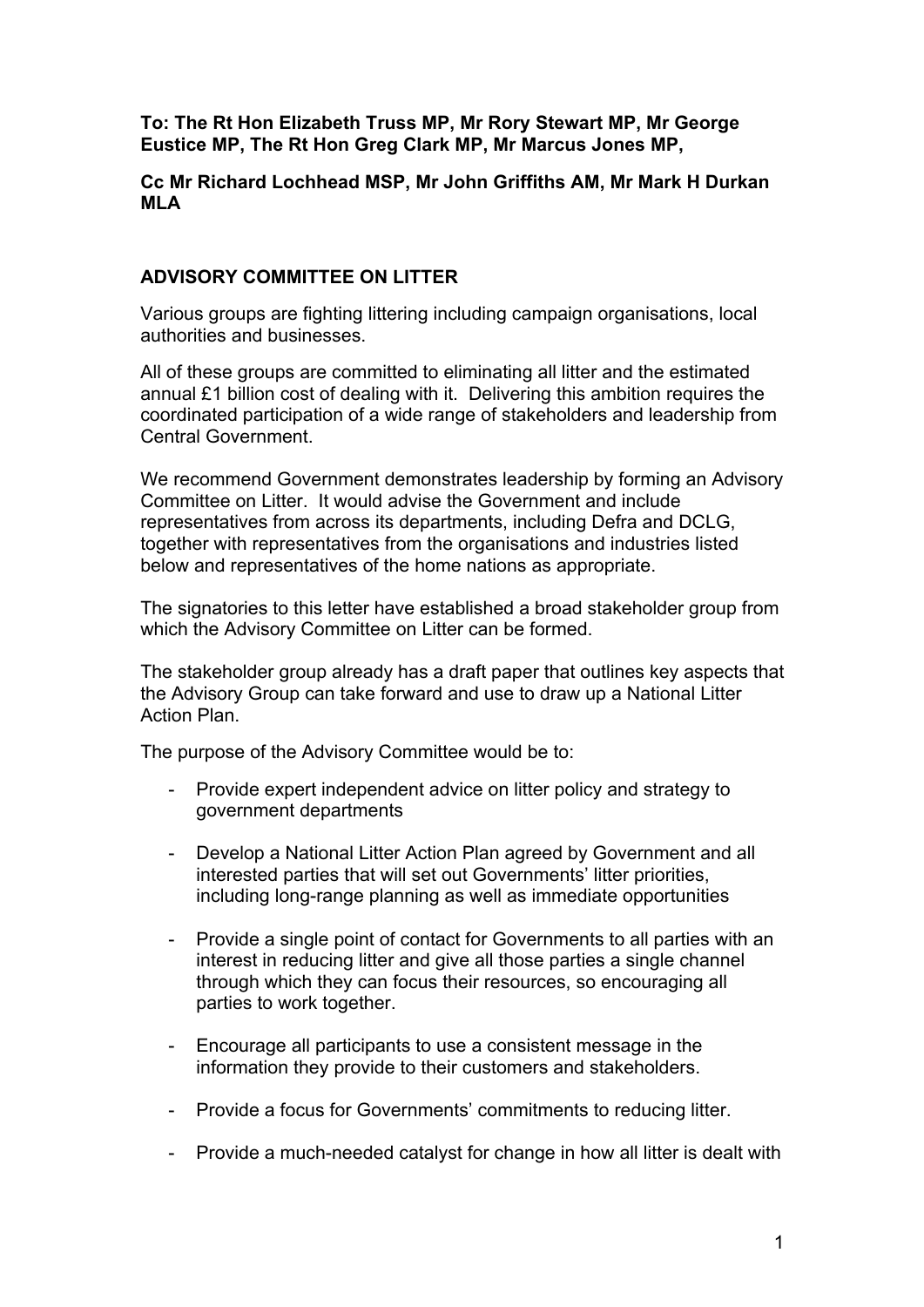The formation of an Advisory Committee is an unparalleled opportunity to take a major step to reduce the societal impact of all litter. Without such Government leadership, efforts to deal with littering will continue to be fragmented and so less effective in delivering significant reductions in littering and in the costs of dealing with it.

The signatories to this letter support the formation of an Advisory Committee for Litter and are prepared to commit to working with Government towards a National Litter Plan.

## **SIGNATORIES**

British Beer & Pub Association

British Soft Drinks Association

British Plastics Federation

Campaign to Protect Rural England (CPRE)

Chartered Institution of Wastes Management (CIWM)

Clean Up Britain (CLUB)

**CleanupUK** 

Costa Coffee

Foodservice Packaging Association

**Hubbub** 

INCPEN (The Industry Council for research on Packaging & the Environment)

Keep Britain Tidy

Keep Northern Ireland Beautiful

Keep Scotland Beautiful

Marine Conservation Society

McDonald's Restaurants

Packaging Federation

PAFA (Packaging and Films Association)

PlasticsEurope

Pret A Manger

Tobacco Manufacturers Association

Vacherin

Veolia